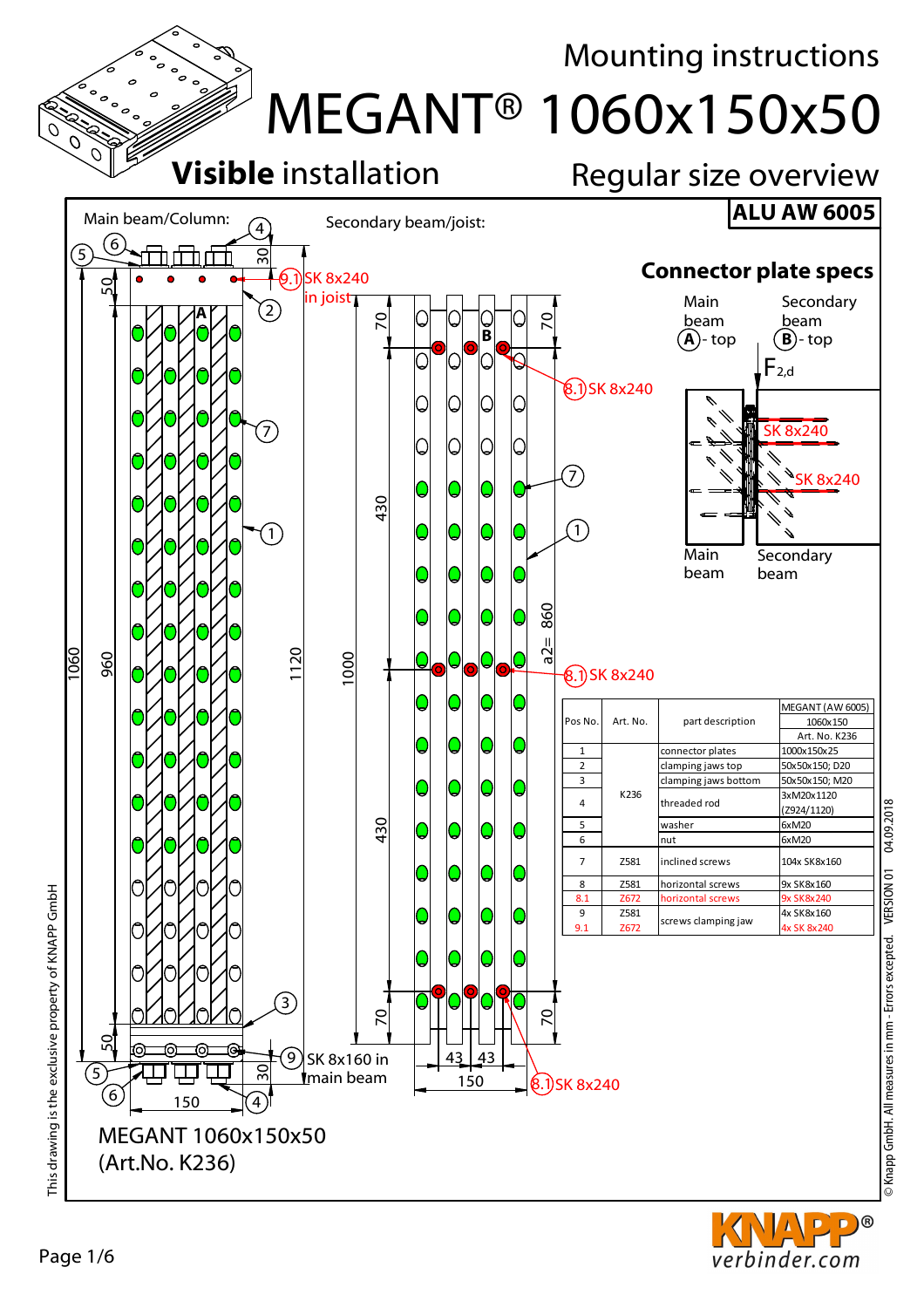

D)® verbinder.com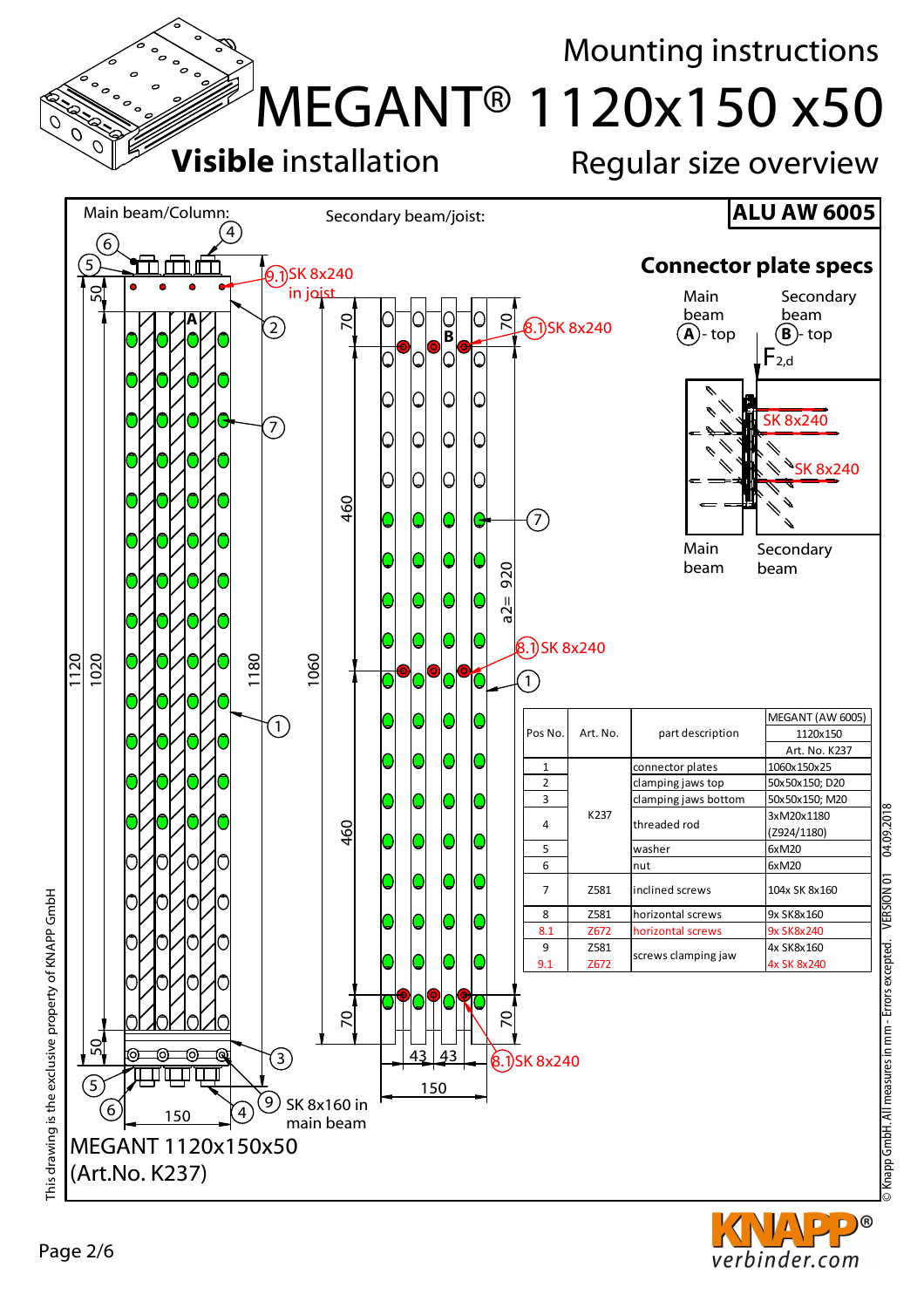

Mounting instructions

MEGANT® 150

## Hole pattern for **visible central installation**

#### **Pre-drill layout in main beam !**



#### **Softwood:** 13x drillings ∅ 5mm, depth 30 mm

**Hardwood:** 13x drillings ∅ 6mm, depth screwlength ~120 mm

#### **Drilling positions for centered mounting in secondary beam !**



### **ALU AW 6005**

| Pre-drilling visible installation of |                                   |                     |  |
|--------------------------------------|-----------------------------------|---------------------|--|
| connector                            |                                   |                     |  |
| Secondary                            | Pre-drill spacings a1 with        |                     |  |
| beam                                 | respect to secondary              |                     |  |
|                                      | beam member heigth H <sub>N</sub> |                     |  |
| Height                               | MEGANT <sup>®</sup>               | MEGANT <sup>®</sup> |  |
| $H_N$ [mm]                           | 1060x150                          | 1120x150            |  |
| 1200                                 | 170                               |                     |  |
| 1240                                 | 190                               |                     |  |
| 1280                                 | 210                               | 180                 |  |
| 1320                                 | 230                               | 200                 |  |
| 1360                                 | 250                               | 220                 |  |
| 1400                                 | 270                               | 240                 |  |
| 1440                                 | 290                               | 260                 |  |
| 1480                                 | 310                               | 280                 |  |
| 1520                                 | 330                               | 300                 |  |
| 1560                                 | 350                               | 320                 |  |
| 1600                                 | 370                               | 340                 |  |
| 1640                                 | 390                               | 360                 |  |
| 1680                                 | 410                               | 380                 |  |
| 1720                                 | 430                               | 400                 |  |
| 1760                                 | 450                               | 420                 |  |
| 1800                                 | 470                               | 440                 |  |
| 1840                                 | 490                               | 460                 |  |
| 1880                                 | 510                               | 480                 |  |
| 1920                                 | 530                               | 500                 |  |
| 1960                                 | 550                               | 520                 |  |
| 2000                                 | 570                               | 540                 |  |
| Distance                             | MEGANT <sup>®</sup>               | MEGANT <sup>®</sup> |  |

| <b>IDistance</b> | <b>MEGANT®</b> | $MFGANT^@$ |
|------------------|----------------|------------|
|                  | 1060x150       | 1120x150   |
| $a2$ [mm]        | 860            | 920        |
| $a3$ [mm]        | 85             | 85         |
|                  |                |            |

MEGANT marking templates for horizontal drilling are available in different sizes upon request.



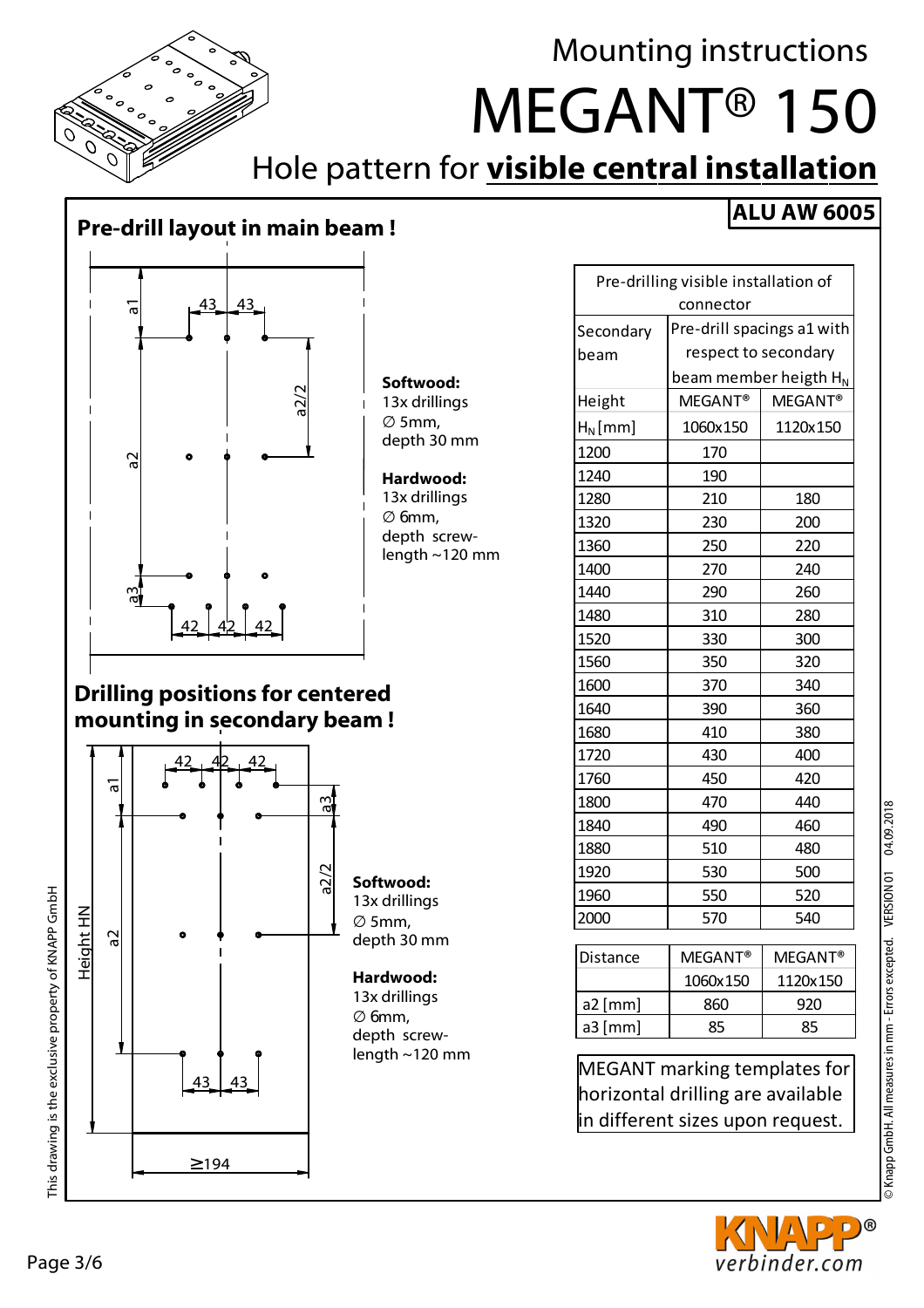

Mounting instructions

MEGANT® 150

## Install MEGANT **visibly** on main beam

#### **ALU AW 6005**



D)®

verbinder.com

This drawing is the exclusive property of KNAPP GmbH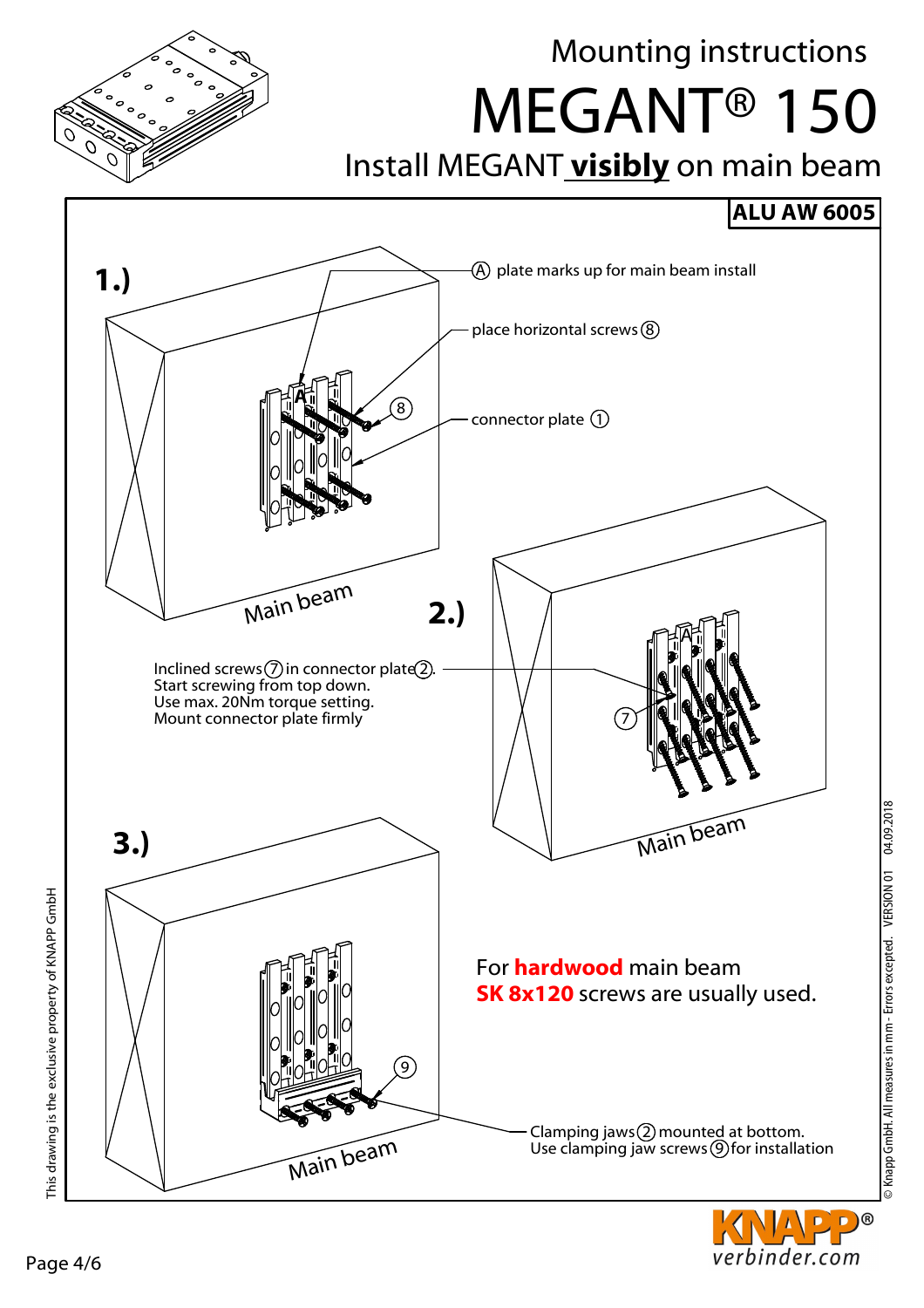This drawing is the exclusive property of KNAPP GmbH

This drawing is the exclusive property of KNAPP GmbH





## Mounting instructions

verbinder.com

MEGANT® 150